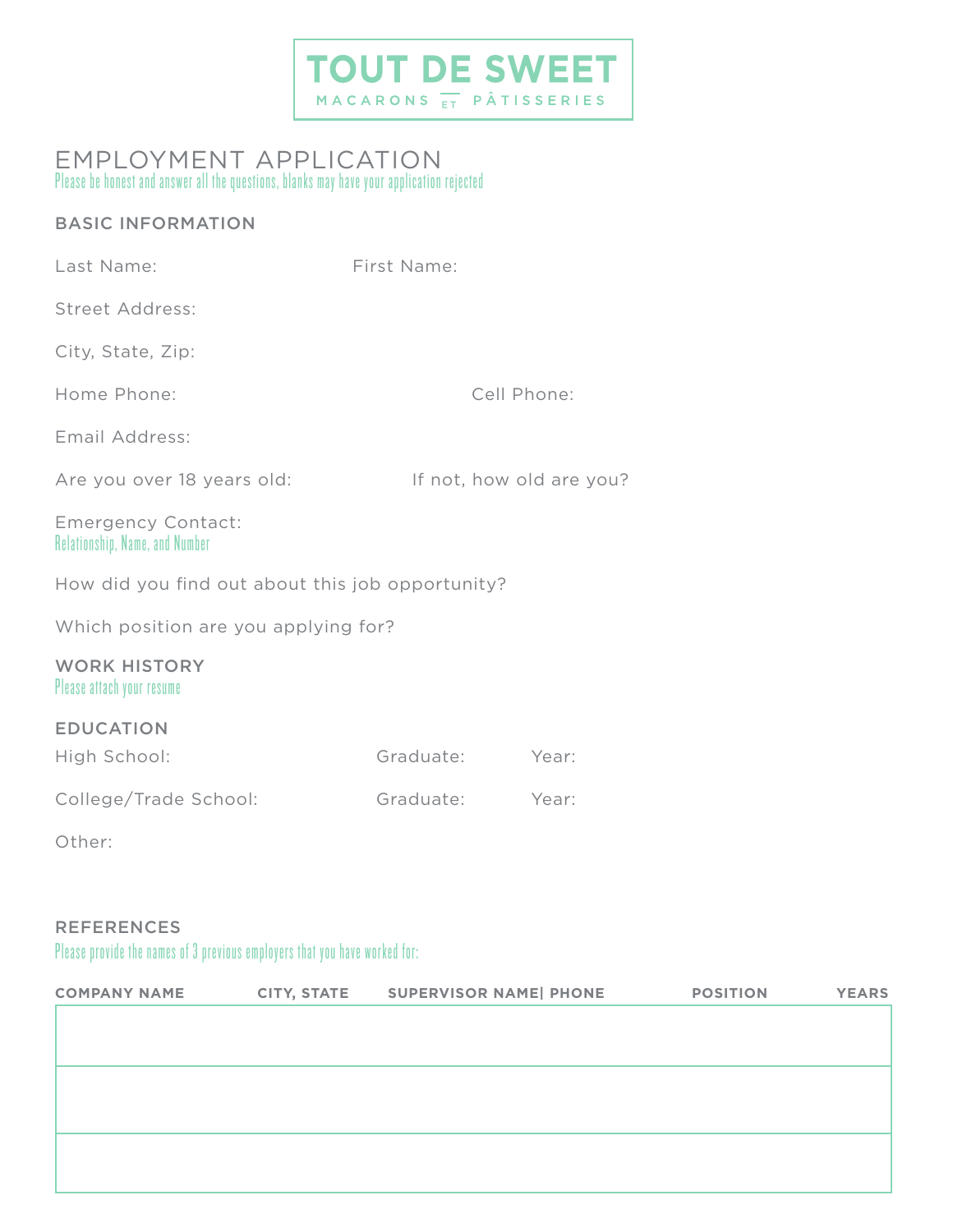Do you allow Tout De Sweet to contact your current/previous employer? Are you currently working? Are you authorized to work in the US? Are you able to perform the specific duties of the position? What is/was your actual pay rate? Why do you think you might want to work with us? Do you have any previous retail, barista or foodservice experience/pastry? What are your hobbies, or what do you like to do in your spare time? How you became interested in the baking/coffee industry? What are your long time career goals? At this job, constant cleaning is required. Is this something that you will mind doing?

We require that you maintain a positive mental attitude with staff and customers whenever you are at work. Do you feel that you would be able to do this?

Describe any special skills or training that you think might be useful at Tout De Sweet:

Have you ever been disciplined for your behavior at work?

Have you ever been convicted of fraud, theft or any other illegal activities?

Is there any other information about you that you feel we should know?

## POSITION/AVAILABILITY

If hired, when could you start?

About how many hours a week are you looking to work?

| Do you have a dependable way to get to work on time | Yes. | No. |
|-----------------------------------------------------|------|-----|
| Can you work weekends:                              | YAS  | No. |
| Can you work on holidays:                           | Yes  | No. |

What days are you **available to work**: (circle)

## TUE WED THU FRI SAT SUN

Hours: